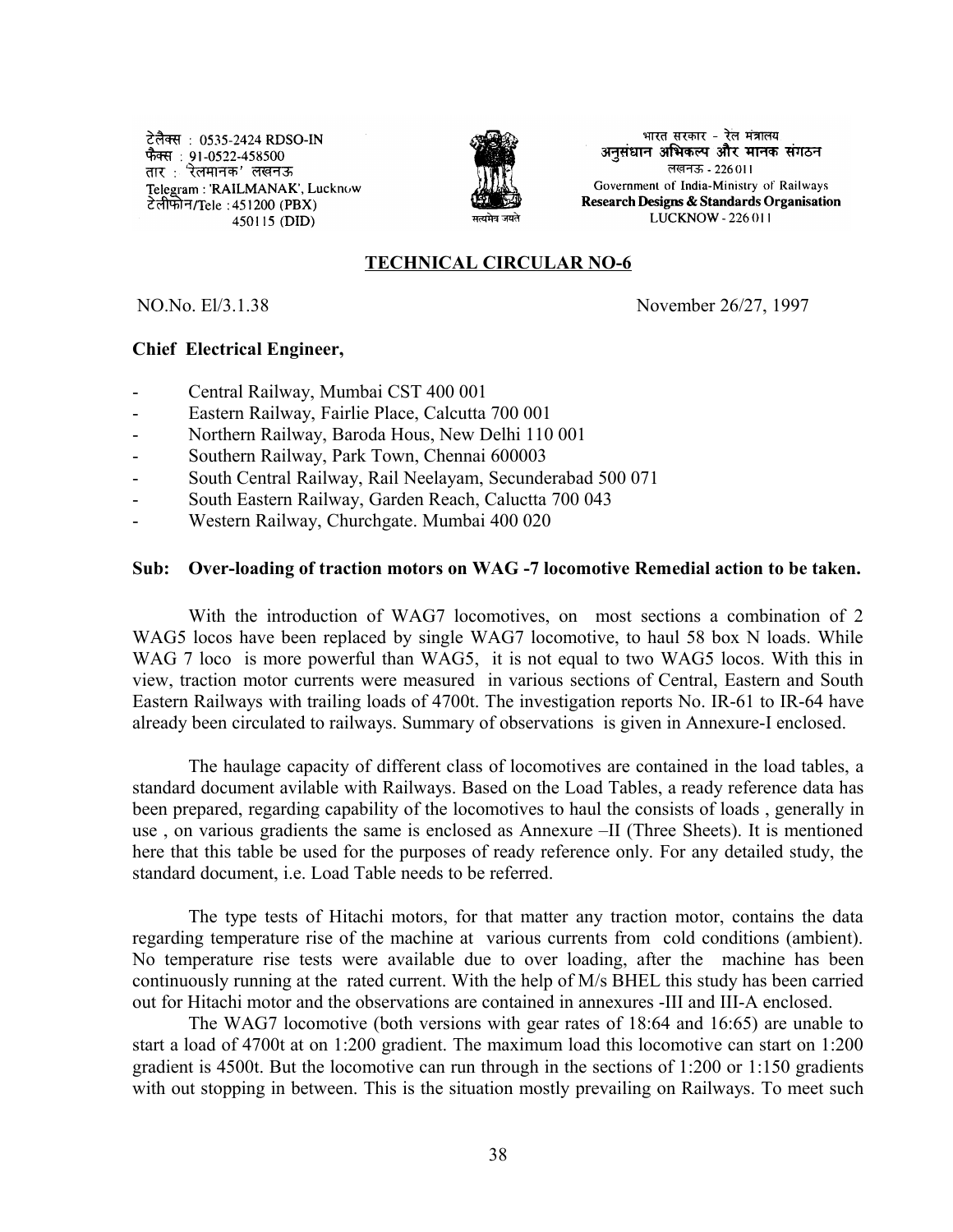situations, therefore specific instructions for operations have to be followed. These are given below:

# **A. 1/200 Gradient (4700 t load)**

- (i) If the load stalls on 1/200 gradient, assistance be called for immediately without trying to start the load by repeatedly trying to and fro movements.
- (ii) Approach the gradient at max. possible speed, to gain momentum.
- (iii) For WAG7 locomotive with gear ratio 16:65, the gradient can be negotiatd on full power (32nd notch) without over loading the traction motor for any length of stretch of the gradient. The balancing speed would be about 40 kmph.
- (iv) For WAG7 locomotive with gear ratio 18:64 the traction motor currents will exceed the permitted values at full power (32nd notch). the driver therefore, needs to keep a watch on the traction motor current and limit the same to a level of 960Amp (1hr. rating), by suitably notching down. He may have to notch down up to 28 notch (depending on the OHE voltage). For this situation, the traction motor current will be 960 A and balancing speed of about 35 kmph will be attained. With such operation, any length of 1/200 gradient can be negotiated without over loading the traction motor.

# **(B) 1:150 Gradient (4700 t):**

- (i) Demand assisting engine, whenever the load stops on 1:150 gradient.
- (ii) If the 1:150 gradient is longer than 3.25 km at a stretch banker engine is needed for such stretches. Alternatively it is preferable to use two WAG5 locomotives,
- (iii) The gradient should be approached with maximum possible speed, to gain momentum.
- (iv) While on run the traction motor current should be limited to 1120 Amp by suitably notching down as in (A) (iv) above. A speed of 15 kmph will be obtained to negotiate the gradient. With this a stretch upto 3.25 km can be negotiated without exceeding temperature rise limits of traction motor.

RDSO may be kept informed about the experience gained by the Railways on the subject.

Nicedie.

Encl: Annexure I, II (RAMESH CHANDRA) And III in six sheets for Director General (Elec.)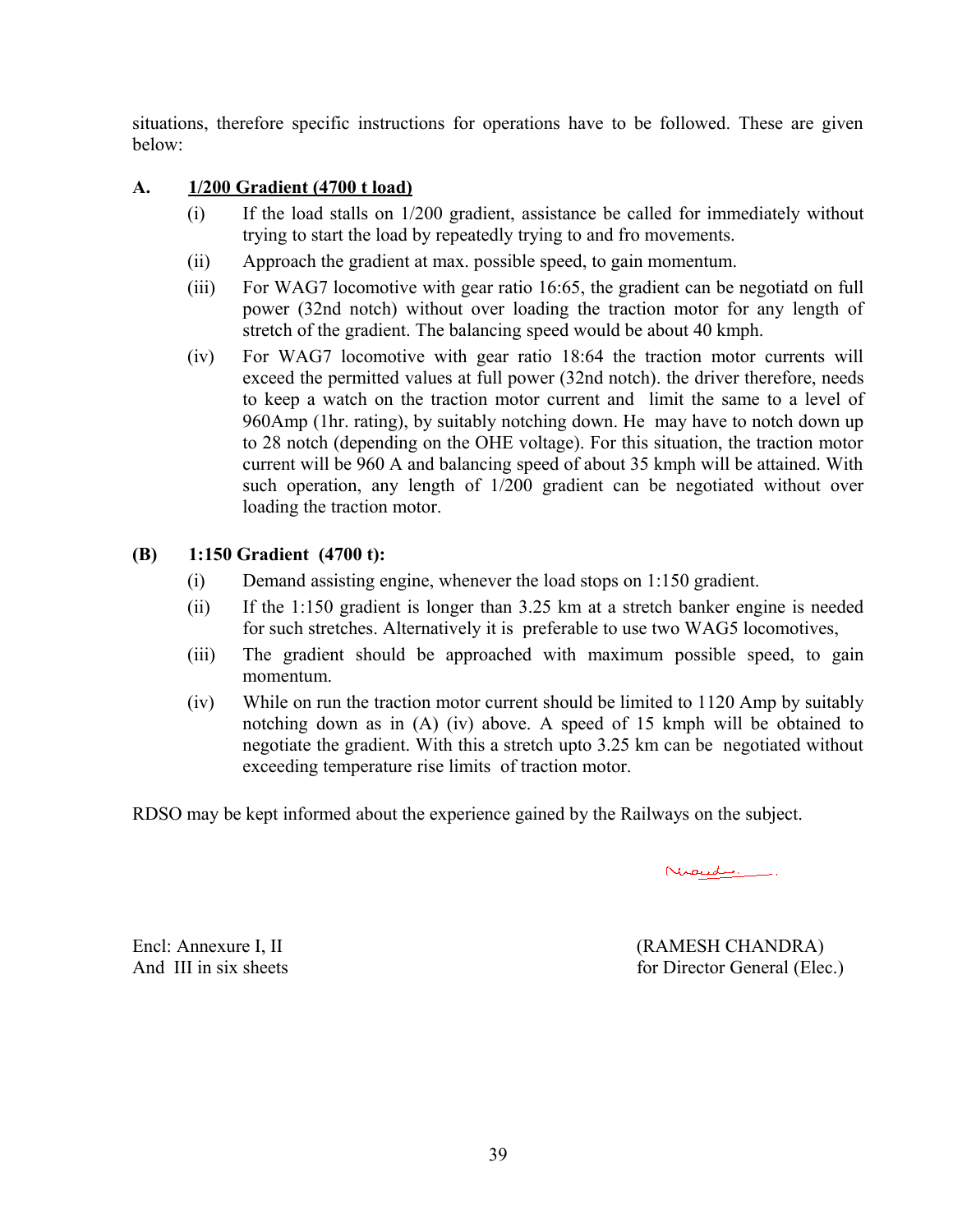Copy To:-

- 1. Secretary (Electric Traction), Railway Board, Rail Bhawan New Delhi 110001-for information.
- 2. Chief Electrical Engineer, Chittaranjan Locomotive Works, Chittaranjan 713 331-for information.
- 3. Sr. Divl. Electrical Engr. (Operations).
	- Central Railway, DRM Office, Mumbai CST 400 001.
	- Central Rly., DRM Office, Bhusawal (Maharashtra)
	- Central Railway, DRM Office, Bhopal (M.P.)
	- Central Railway, DRM Office, Jabalpur (M.P.)
	- Central Railway, DRM Office, Jhansi (U.P.)
	- Eastern Railway, DRM Offce, Howrah
	- Eastern Railway, DRM Office, Dhanbad
	- Eastern Railway, DRM Office, Asansol
	- Eastern Railway, DRM Office, Mughalsarai.
	- Northern Railway, DRM Office, Delhi.
	- Northern Railway, DRM Office, Allahabad.
	- Southern Railway, DRM Office, Bangalore
	- Southern Railway, DRM Office, Chennai.
	- South Central Railway, DRM Office, Vijayawada.
	- South Central Railway, DRM Office, Secunderabad.
	- South Eastern Railway, DRM Office, Kharagpur
	- South Eastern Railway, DRM Office, Chakradharpur
	- South Eastern Railway, DRM Office, Bilaspur
	- South Eastern Railway, DRM Office, Nagpur
	- Western Railway, DRM Office, Vadodara.
	- Western Railway, DRM Office, Kota.

Encl: As above. (Ramesh Chandra) for Director General (Elec.)

Nicede.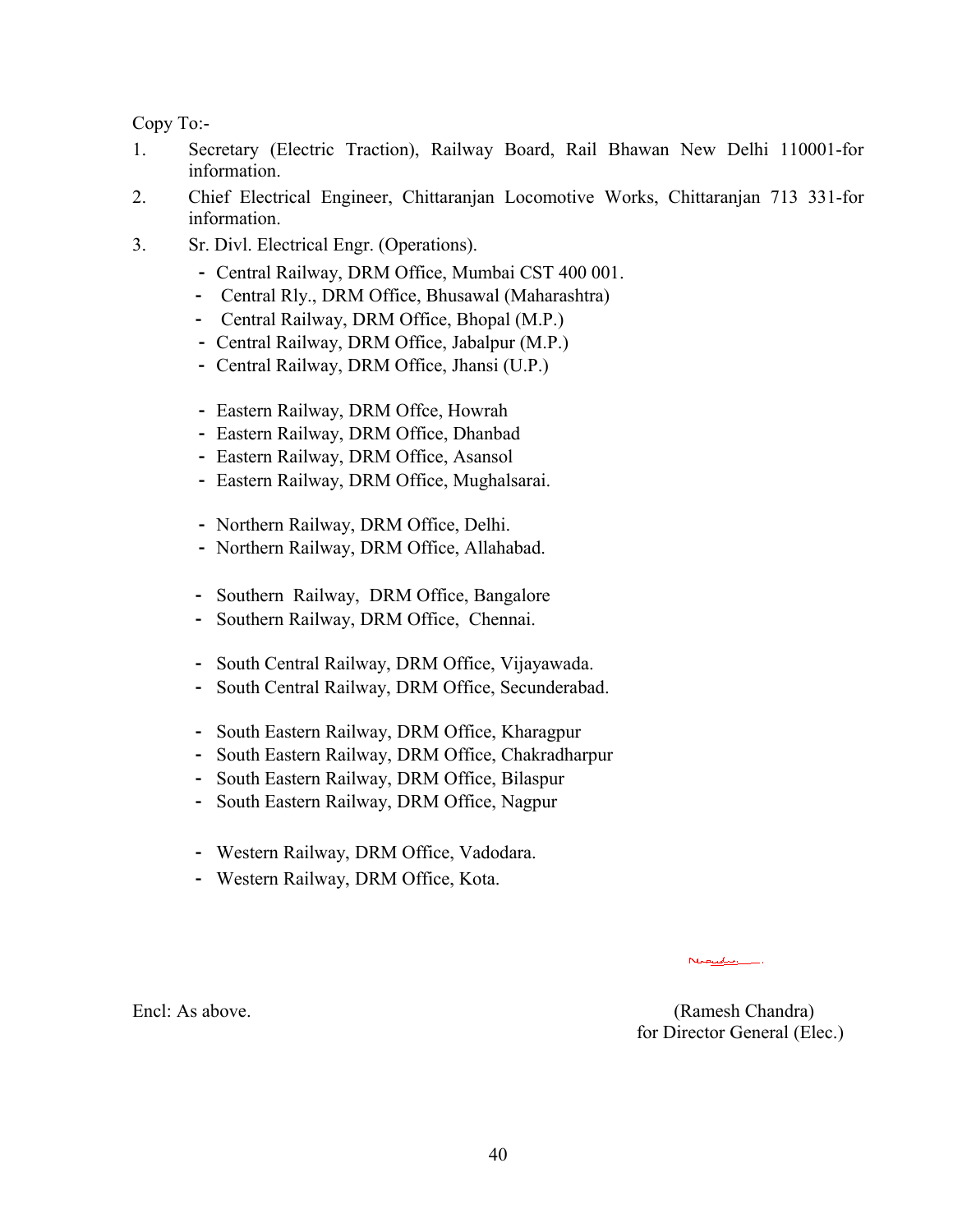#### **ANNEXURE – 1**

### **SUMMARY OF OBSERVATIONS REGARDING OVERLOADING OF TRACTION MOTORS OF WAG 7 LOCOMOTIVES ON CENTRAL, EASTERN AND SOUTH EASTERN RAILWAYS.**

- 1. Single WAG-7 locomotive is being utilized against two WAG 5 locomotives earlier used for hauling 4700 t load on 1:200 and 1:150 gradients.
- 2. Traction motors are being over loaded in 1:200 and 1:150 gradients the extent of overload depends on the length of the gradient. In certain sections the gradients have been found as much as 10 km at a stretch.
- 3. Single WAG 7 locomotive is not able to start a load of 4700t on 1:200 or 1:150 gradients. It has been observed that the drivers are trying to start the load by moving the train backward by 2-3 kms then picking up the speed and again attacking the gradient at a suitable speed so as to over come the gradient effect.
- 4. On 1:200 gradient the currents reach the levels of 1200 Amps. for 21 minutes against permitted value of 8 minutes, thus overloading the traction motors.
- 5. On 1:150 gradients currents of the order of 1180 Amps. are attained for a duration up to 20 minutes against permissible value of 10 minutes . Thus severely overloading the traction motors.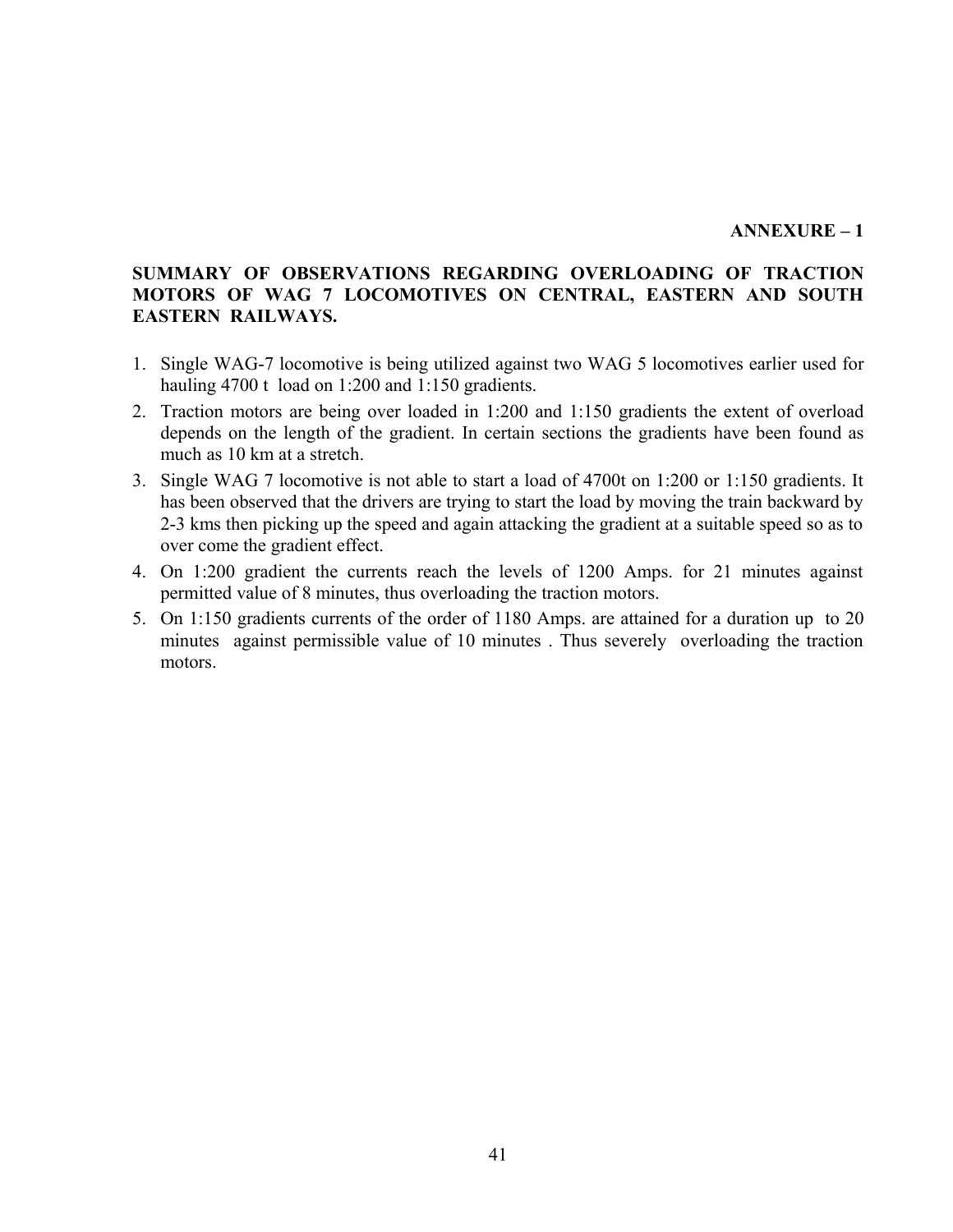**Annexure II (1/3)**

### **READY RECKNONER (Sheet = 1/3)**

#### **LOAD 4700 t**

| <b>Starting</b> | Grade | <b>Loco Combination</b> | Whether        | Running        |
|-----------------|-------|-------------------------|----------------|----------------|
| T.E. reqd       |       |                         | able to start  | speed          |
| 19.54 T         | Level | Single WAG5             | Yes            | 80             |
|                 |       | Single WAG7             | Yes            | 93             |
|                 |       | Single WAG9             | Yes            | 100            |
| 29.20 t         | 1/500 | Single WAG5             | Yes            | 59             |
|                 |       | Single WAG7             | Yes            | 71             |
|                 |       | Single WAG9             | Yes            | 83             |
| 32.90 t         | 1/360 | Single WAG5             | Yes            | 51             |
|                 |       | Single WAG7             | Yes            | 61             |
|                 |       | Single WAG9             | Yes            | 74             |
| 42.70 t         | 1/220 | Single WAG5             | Yes            | 65             |
|                 |       | Single WAG7             | Yes            | 35             |
|                 |       | Single WAG9             | Yes            | 57             |
| 44.00 t         | 1/200 | Twin WAG5               | Yes            | 62             |
|                 |       | Single WAG7             | Yes*           | 35             |
|                 |       | Twin WAG7               | Yes            | 75             |
|                 |       | Single WAG9             | Yes            | 53             |
| 53.20 t         | 1/150 | Twin WAG5               | Yes            | 51             |
|                 |       | Twin WAG7               | Yes            | 63             |
|                 |       | Single WAG9             | $No**$         | 40             |
|                 |       | Twin WAG9               | Yes            | 77             |
| 61.40 t         | 1/125 | Twin WAG5               | Yes            | $\overline{4}$ |
|                 |       | Tripple WAG5            | Yes            | 62             |
|                 |       | Twin WAG7               | Yes            | 56             |
|                 |       | Twin WAG9               | Yes            | 68             |
| 70.00 t         | 1/100 | Single/Twin WAG5        | N <sub>o</sub> | $\sim$         |
|                 |       | Tripple WAG5            | Yes            | 52             |
|                 |       | Twin WAG7               | Yes            | 19             |
|                 |       | Twin WAG9               | Yes            | 57             |

\* (1) Single WAG -7 will be able to start a load of 4500t on 1:200 grade (Gear ratio 18:64). (2) 1:200 grades can be started and negotiated on run for any lengths of grades at full power by locos with gear ratio 16:65.

(3) Locos with gear ratio 18:64 cannot start but can run without stopping at reduced power (28th notch).

\*\* (i) Single WAG -9 can start 4250t on 1: 150 grade with present software. (2) After modification to software single WAG-9 will be able to start 4700 t on 1:150 grade (Trials on tow locos completed).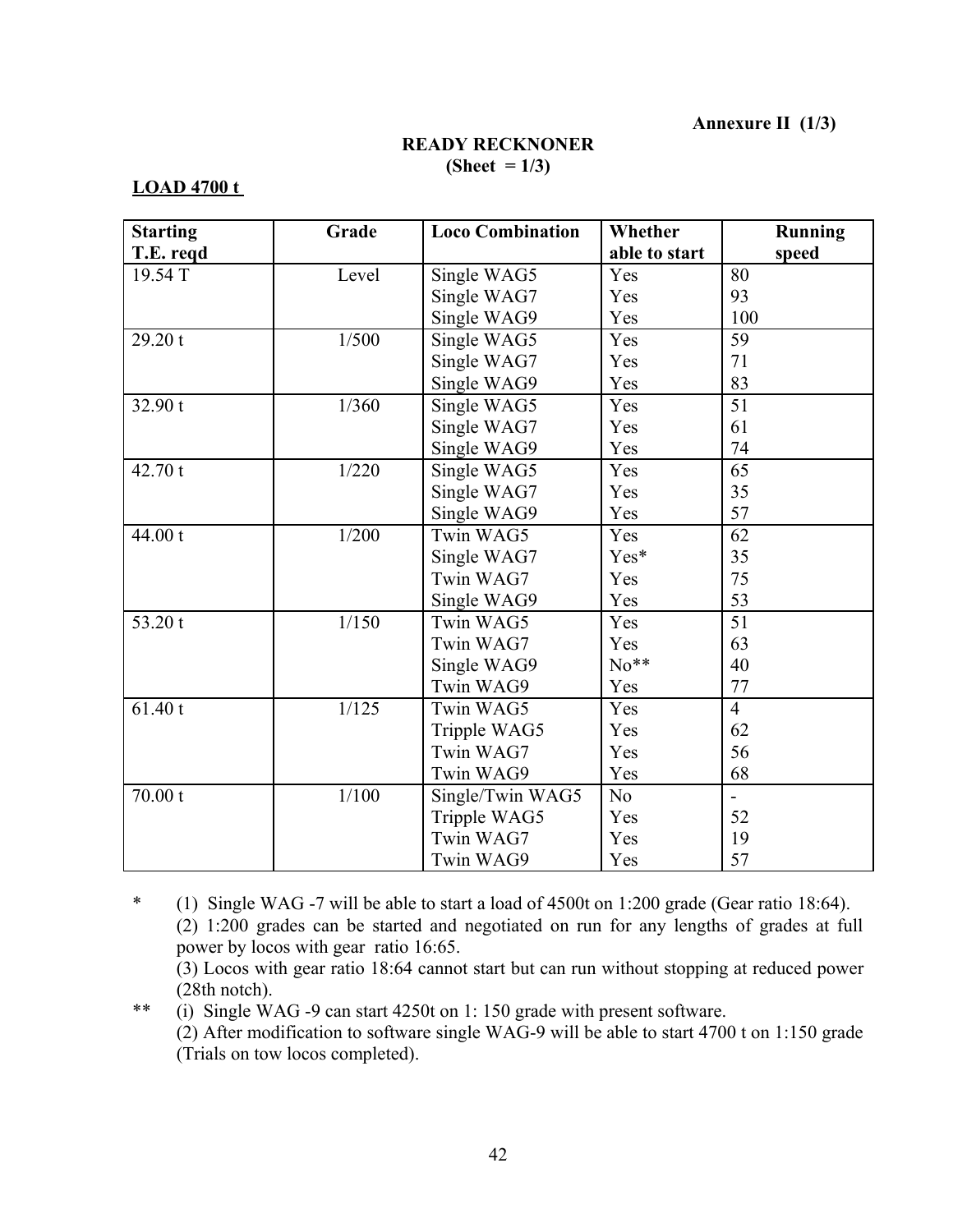**Annexure II (2/3)**

# **READY RECKNONER (Sheet = 2/3)**

# **LOAD 3300 t**

| <b>Starting</b> | Grade | <b>Loco Combination</b> | Whether        | <b>Running speed</b>     |
|-----------------|-------|-------------------------|----------------|--------------------------|
| T.E. reqd       |       |                         | able to start  |                          |
| 14.00 T         | Level | Single WAG5             | Yes            | 89                       |
|                 |       | Single WAG7             | Yes            | 100                      |
|                 |       | Single WAG9             | Yes            | 100                      |
| 20.80 t         | 1/500 | Single WAG5             | Yes            | 71                       |
|                 |       | Single WAG7             | Yes            | 86                       |
|                 |       | Single WAG9             | Yes            | 100                      |
| 23.40 t         | 1/360 | Single WAG5             | Yes            | 66                       |
|                 |       | Single WAG7             | Yes            | 79                       |
|                 |       | Single WAG9             | Yes            | 93                       |
| 29.50t          | 1/220 | Single WAG5             | Yes            | 50                       |
|                 |       | Single WAG7             | Yes            | 62                       |
|                 |       | Single WAG9             | Yes            | 76                       |
| 31.00 t         | 1/200 | Single WAG5             | Yes            | 27                       |
|                 |       | Single WAG7             | Yes            | 58                       |
|                 |       | Single WAG9             | Yes            | 71                       |
|                 |       |                         |                |                          |
| 36.70t          | 1/150 | Single WAG5             | N <sub>o</sub> | $\overline{\phantom{0}}$ |
|                 |       | Twin WAG5               | Yes            | 67                       |
|                 |       | Single WAG7             | yes            | 39                       |
|                 |       | Single WAG9             | Yes            | 58                       |
| 41.30 t         | 1/125 | Single WAG5             | N <sub>o</sub> |                          |
|                 |       | Twin WAG5               | Yes            | 59                       |
|                 |       | Single WAG7             | Yes            | $\overline{4}$           |
|                 |       | Twin WAG7               | Yes            | 73                       |
|                 |       | Single WAG9             | Yes            | 51                       |
| 48.20 t         | 1/100 | Single WAG5             | N <sub>o</sub> | $\overline{a}$           |
|                 |       | Twin WAG5               | Yes            | 50                       |
|                 |       | Single WAG7             | N <sub>o</sub> |                          |
|                 |       | Twin WAG7               | Yes            | 63                       |
|                 |       | Single WAG9             | N <sub>o</sub> |                          |
|                 |       | Twin WAG9               | Yes            | 77                       |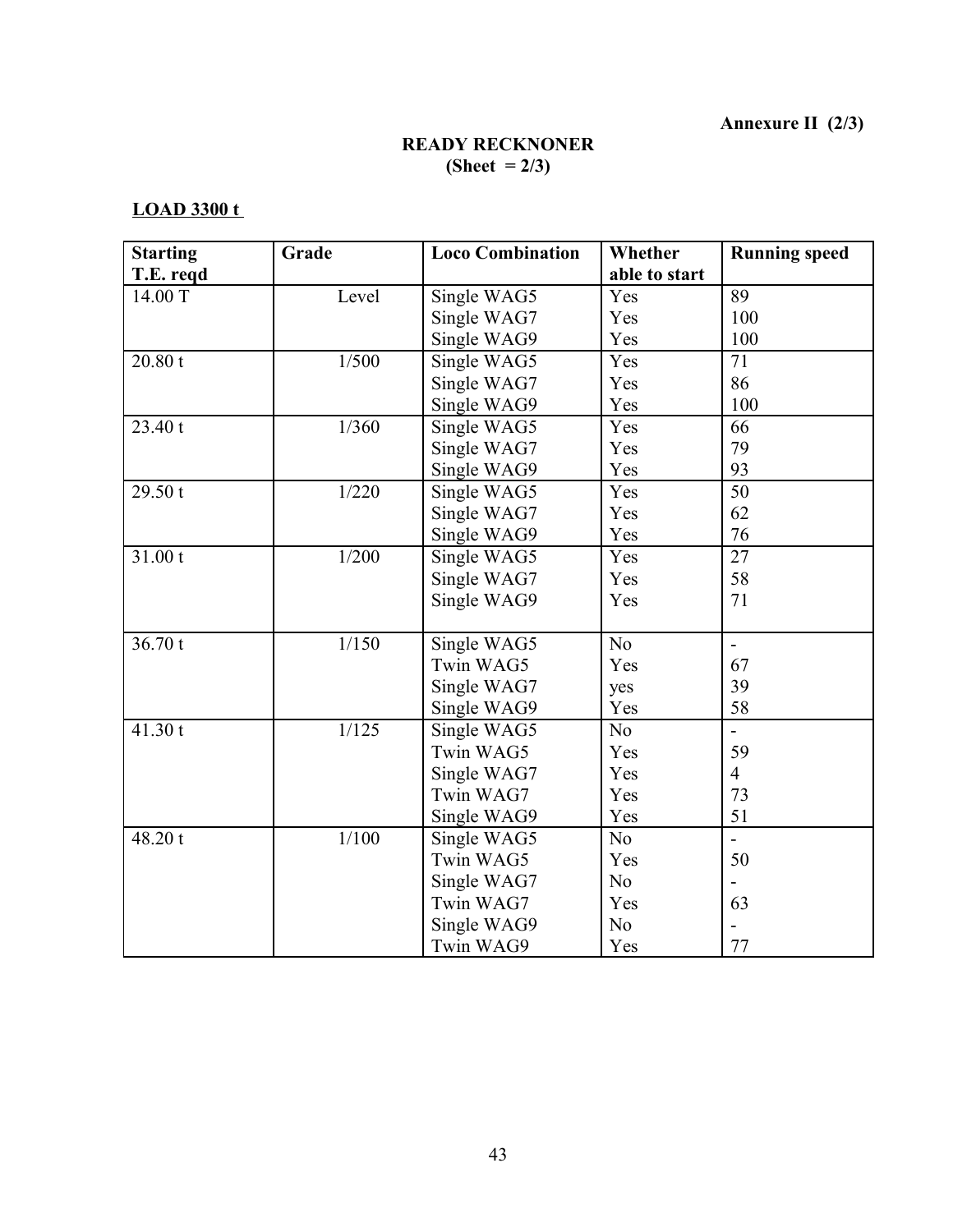# **READY RECKNONER (Sheet = 3/3)**

# **LOAD 2200 t**

| <b>Starting</b> | Grade   | <b>Loco Combination</b> | Whether       | <b>Running speed</b> |  |
|-----------------|---------|-------------------------|---------------|----------------------|--|
| T.E. regd       |         |                         | able to start |                      |  |
| 9.53 T          | Level   | Single WAG5             | Yes           | 100                  |  |
|                 |         | Single WAG7             | Yes           | 100                  |  |
|                 |         | Single WAG9             | Yes           | 100                  |  |
| 14.20 t         | $1/500$ | Single WAG5             | Yes           | 83                   |  |
|                 |         | Single WAG7             | Yes           | 97                   |  |
|                 |         | Single WAG9             | Yes           | 100                  |  |
| 16.00 t         | 1/360   | Single WAG5             | Yes           | 78                   |  |
|                 |         | Single WAG7             | Yes           | 92                   |  |
|                 |         | Single WAG9             | Yes           | 100                  |  |
| 20.10 t         | 1/220   | Single WAG5             | Yes           | 68                   |  |
|                 |         | Single WAG7             | Yes           | 83                   |  |
|                 |         | Single WAG9             | Yes           | 100                  |  |
| 21.10 t         | 1/200   | Single WAG5             | Yes           | 65                   |  |
|                 |         | Single WAG7             | Yes           | 79                   |  |
|                 |         | Single WAG9             | Yes           | 94                   |  |
|                 |         |                         |               |                      |  |
| 25.00 t         | 1/150   | Single WAG5             | Yes           | 54                   |  |
|                 |         | Single WAG7             | Yes           | 67                   |  |
|                 |         | Single WAG9             | Yes           | 81                   |  |
|                 |         |                         |               |                      |  |
| 28.10           | 1/125   | Single WAG5             | Yes           | 17                   |  |
|                 |         | Twin WAG5               | Yes           | 74                   |  |
|                 |         | Single WAG7             | Yes           | 58                   |  |
|                 |         | Single WAG9             | Yes           | 72                   |  |
|                 |         |                         |               |                      |  |
| 32.70 t         | 1/100   | Single WAG5             | Yes           | $\overline{3}$       |  |
|                 |         | Twin WAG5               | Yes           | 68                   |  |
|                 |         | Single WAG7             | Yes           | 50                   |  |
|                 |         | Single WAG9             | Yes           | 61                   |  |
|                 |         |                         |               |                      |  |

**Annexure III**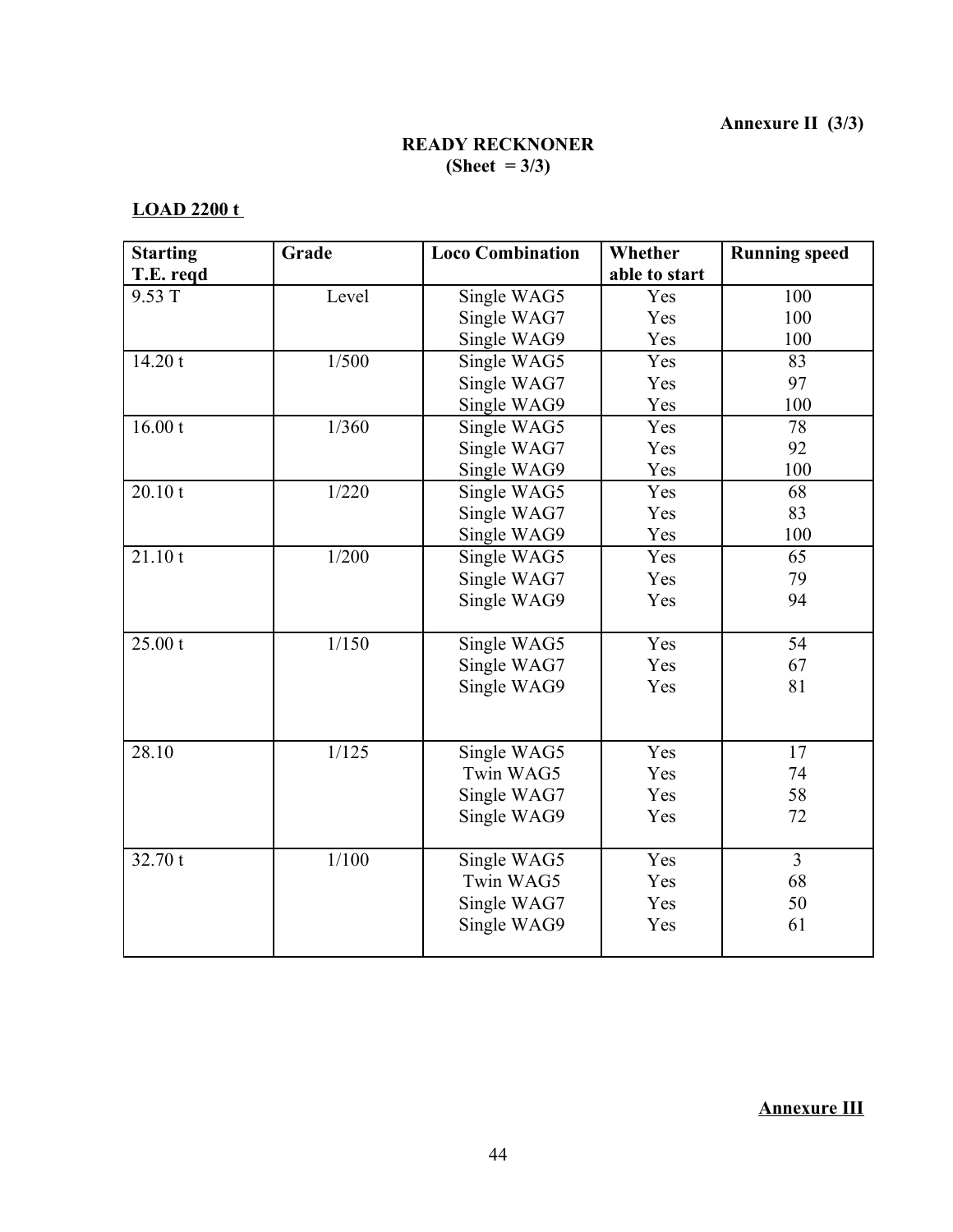# **STUDY ON THE LIMITS OF TRACTION MOTOR CURRENTS IMMEDIATELY AFTER CONTINIOUS RATING OF 900 AMPS HITACHI TRACTION MOTOR.**

1. The Hitachi traction motor has a continuous rating of 900 Amps and 1 hour rating of 960 Amps. The overloading capacities as indicated in the type test reports are as under:

1350 Amp - 5 minutes 1200 Amp. - 15 minutes 1100 Amp. - 20 minutes The above overloading capacities are based on starting from cold conditions.

- 2. Temperature rise studies have been conducted with the help of BHEl/Bhopal in oct.'97. The results so obtained are losed as Annexure-IIIA.
- 3. From Annexure-IIIA overload capability of traction motor, immediately after a continuous duty of 900A comes out to be as under:

1000A - 40 Minutes 1100A - 15 Minutes 1200A - 8 Minutes 1300A - 5 Minutes 1350A - 2 Minutes

The above values are the thresh hold limits, without any further margins. The traction motors will get overloaded, with higher temperature rise, if the above current exceeds the duration mentioned above.